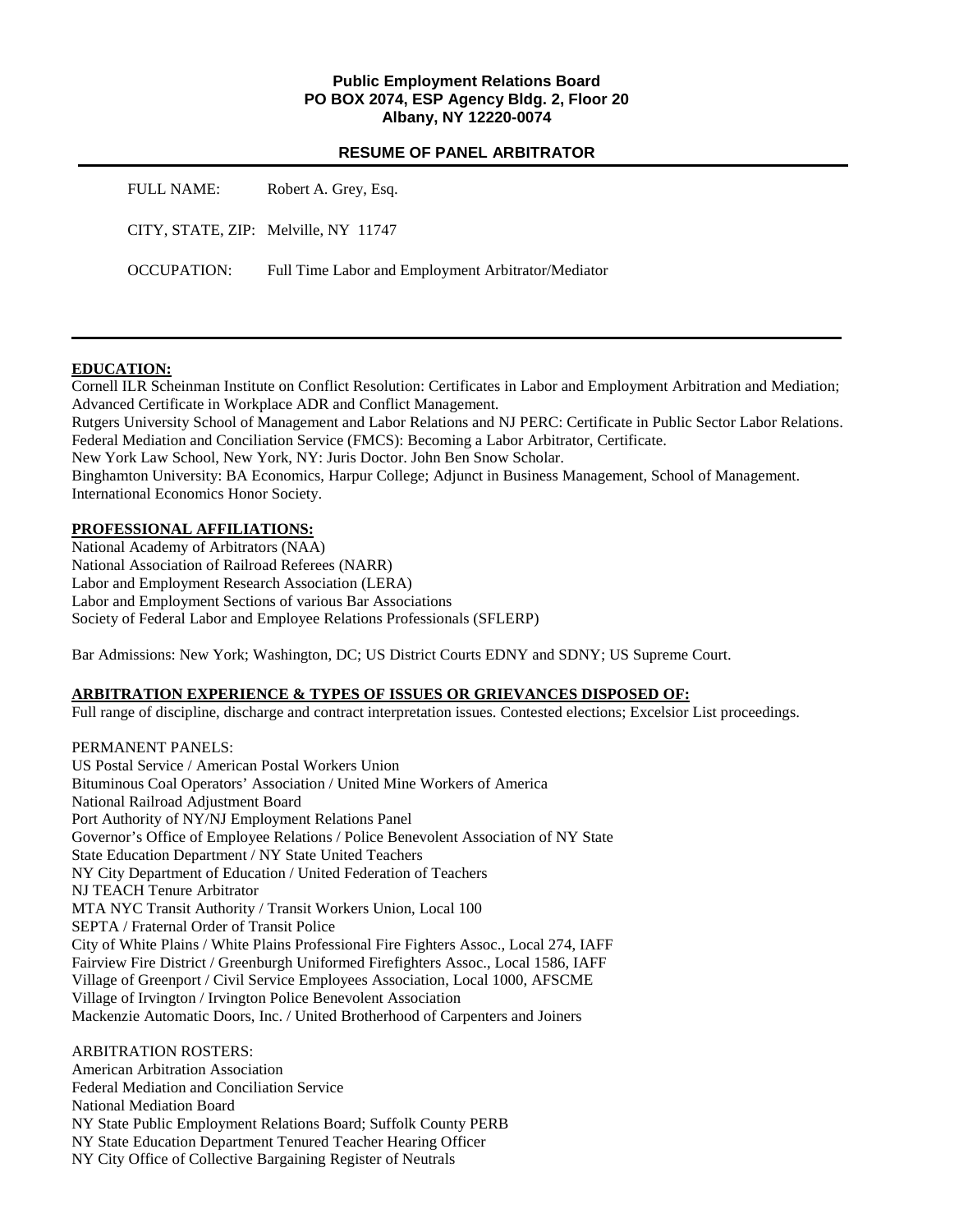NJ Public Employment Relations Commission NJ State Board of Mediation Pennsylvania Department of Labor & Industry, Bureau of Mediation Illinois State Board of Education Tenured Teacher Hearing Officer Illinois State Universities Civil Service System Hearing Officer Cornell ILR National Roster of Neutrals

### **MEDIATION & FACT-FINDING EXPERIENCE:**

Impasse Mediator and Fact-Finder

Mediator, US Postal Service Redress Mediation Program: As impartial permanent mediator for more than 10 years, mediated hundreds of disputes involving labor and employment issues. Often resolved related CBA interpretation and/or disciplinary grievances and/or workplace disputes, in addition to the statutory rights claims.

Mediator, US Equal Employment Opportunity Commission Mediator, US Nuclear Regulatory Commission

#### **OTHER RELEVANT OR EQUIVALENT EXPERIENCE:**

Law enforcement officer, detective, supervisor and manager (retired) Certified Instructor, Division of Criminal Justice Services, Municipal Police Training Council Certified Interior Firefighter Certified in Environmental Noise and Sound Measurement

Senior Editor, The Railway Labor Act, Fourth Ed., 2016, Bloomberg BNA Chapter Author, The Family Medical Leave Act, 2015 Cumulative Supp., Bloomberg BNA

Adjunct Instructor, Cornell University ILR, Scheinman Institute on Conflict Resolution Mentor, Cornell University ILR, Scheinman Institute on Conflict Resolution Mentor, Rutgers University School of Management and Labor Relations Mentor, NYS Bar Assoc. L&E Section Arbitrator Mentor Program Mentor, American Arbitration Association Higginbotham Fellows Program

Panelist/Speaker at various AAA, FMCS, NAA, NARR and Bar Association L&E meetings/events

### **PER DIEM FEE:** \$ 2,400

**ADJOURNMENT FEE:** \$ Full PD for hearing days unless notice of cancel/postpone/adjourn/abeyance received more than 20 business days before hearing date; pro rata PD for dedicated travel time.

**SUBMITTED BY ARBITRATOR Robert A. Grey, Esq. ON April 4, 2018**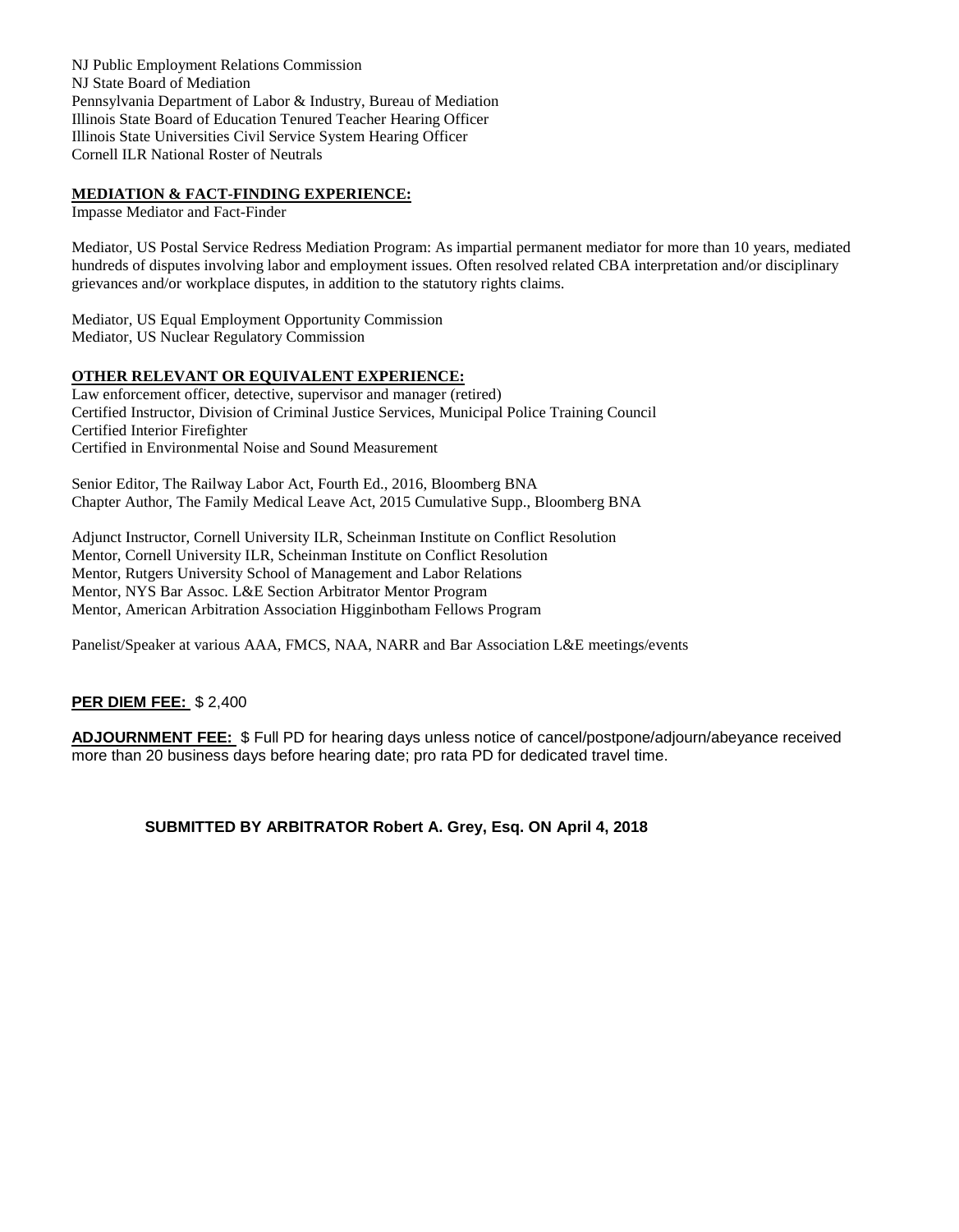### **Public Employment Relations Board PO BOX 2074, ESP Agency Bldg. 2, Floor 20 Albany, NY 12220-0074**

# **BILLING DISCLOSURE STATEMENT**

## ARBITRATOR'S NAME: **Robert A. Grey, Esq.**

The following is a description of my fees and expenses:

## A) HEARING TIME.

- (1) My per diem is \$2,400 for each day or any part thereof spent hearing a case.
- (2) If a hearing day exceeds 7 hours, I charge:

 $\Box$ a second full per diem  $\Box$ a prorated per diem

 $\Box$ no additional charge  $\Box$ other (describe) :

(3) Additional comments: Reserve right to charge pro rata per diem for excess hearing time.

## B) STUDY TIME.

- (1) I charge \$ 2,400 for each day spent in preparation of the opinion and award.
- (2) This charge  $\boxtimes$  will  $\Box$  will not be prorated for partial days devoted to such preparation.
- (3) Additional comments:

### C) TRAVEL TIME AND EXPENSES.

(1) When travel time plus hearing time exceeds hours in a calendar day:

 $\Box$  Not applicable (no additional charge)

 $\boxtimes$  I charge as follows (describe): Reserve right to charge pro rata per diem for travel time in excess of three (3) hours.

(2) I charge for actual, travel-related expenses incurred in connection with the case  $\boxtimes$ YES  $\Box$  NO.

Where appropriate, a mileage charge for auto travel will be billed at:

 $\boxtimes$  Prevailing IRS rate  $\Box$  Other (describe):

(3) When the scheduled hearing day(s) requires an overnight stay:

 $\boxtimes$ There is no charge, other than for lodging and subsistence.

 $\Box$ I charge as follows (describe):

(4) Additional Comments: